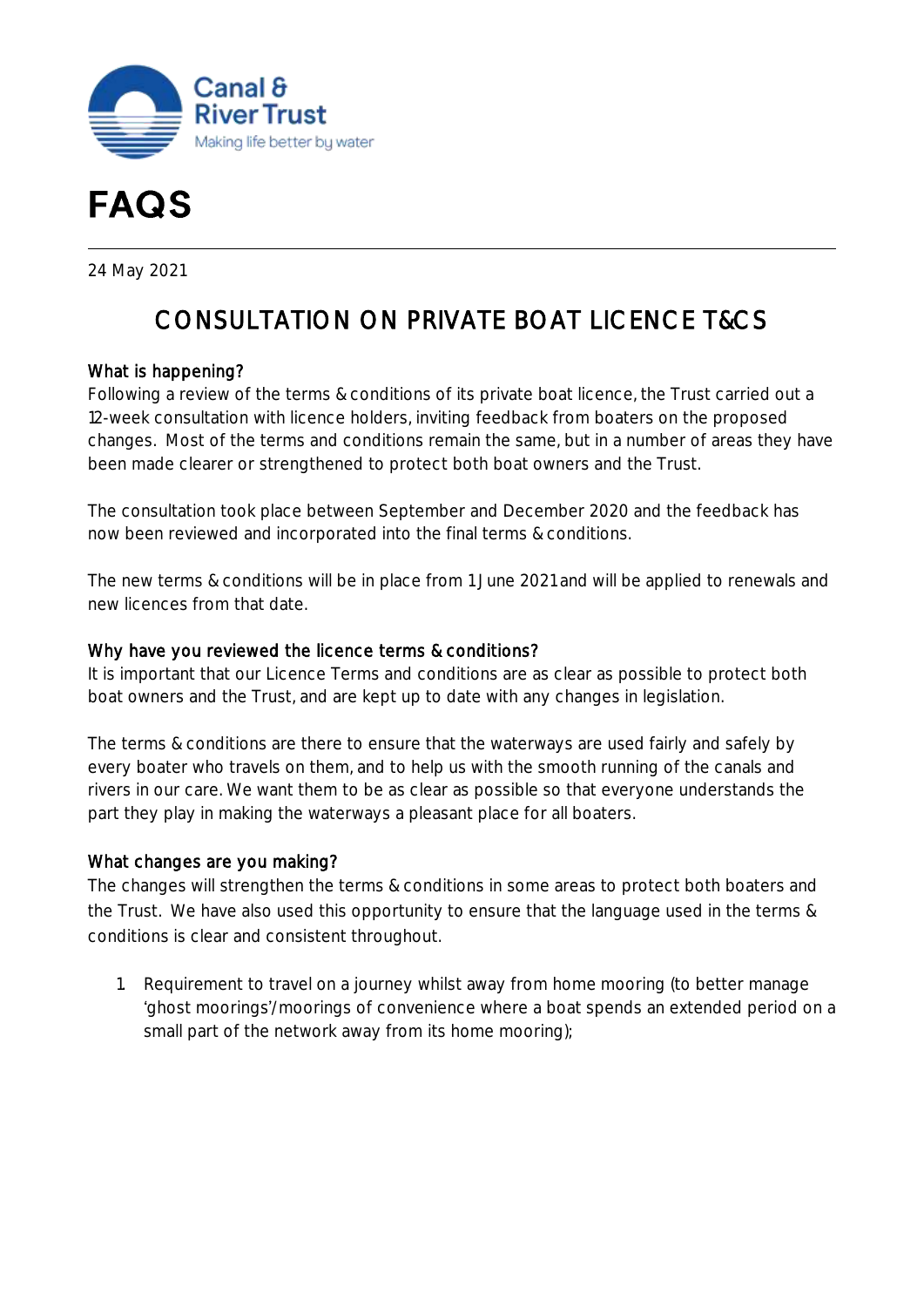- 2. Obligations for larger dimensioned boats (to protect our network and boats from damage and avoid navigation difficulties to others caused by boats unsuitable to narrow waterways);
- 3. Consequences for making false declarations when licensing (to ensure that we are able to take effective action in respect of false declarations);
- 4. Obligation on behaviour towards Trust colleagues (to protect our people);
- 5. Additional requirements regarding insurance (to help ensure that boaters have the required insurance);
- 6. More clarity around obligations to Boat Safety Scheme certification (to improve safety);
- 7. Clarity added to our licence termination condition (to strengthen the effectiveness of our enforcement process and add clarity);
- 8. Clarification around our obligations and refunds (to clarify our legal position around refunds);
- 9. Requirement for better information regarding change of ownership (to ensure that we have the correct information for those responsible for licenced boats).

## Why have you created a new separate licence for Continuous Cruisers?

We haven't created a new licence  $-$  the standard licence can be taken with or without a home mooring as before. When a licence is taken without a home mooring, licence holders are referred to as continuous cruisers. We've included that term in the T&Cs as it's well known and is clearer than referring to "boats with or without a home mooring" when identifuing the different licence requirements.

## What was the response to the consultation?

We received considered and helpful responses to the consultation from waterway organisations, individual boaters, and the Trust's own navigational advisory group. The consultation received widespread support, with 78% of respondents in agreement across all nine proposals, ranging from 63% to 88% for individual proposals. The consultation was completed by over 3,300 individuals, around 10% of the Trust's boat licence holders.

## Have any changes been made to the proposed terms & conditions as a result?

As a result of the feedback, we have rewritten the terms & conditions to improve their 'readability', re-wording some of the proposals to make them simpler. The final wording was assessed using the 'Flesch-Kincaid ease of reading tool' and showed vast improvement versus the original statements. Several other minor amendments were made to the proposals based on feedback received.

## When will the new terms & conditions come into effect?

The new terms & conditions would take effect with all new licences from 1 June 2021.

## Will all boaters be required to sign up to the new terms & conditions?

Yes, anyone wishing to take a boat licence from the Trust from 1 June 2021 will need to sign up to the new terms & conditions.

## Who made the final decision on the updated terms & conditions?